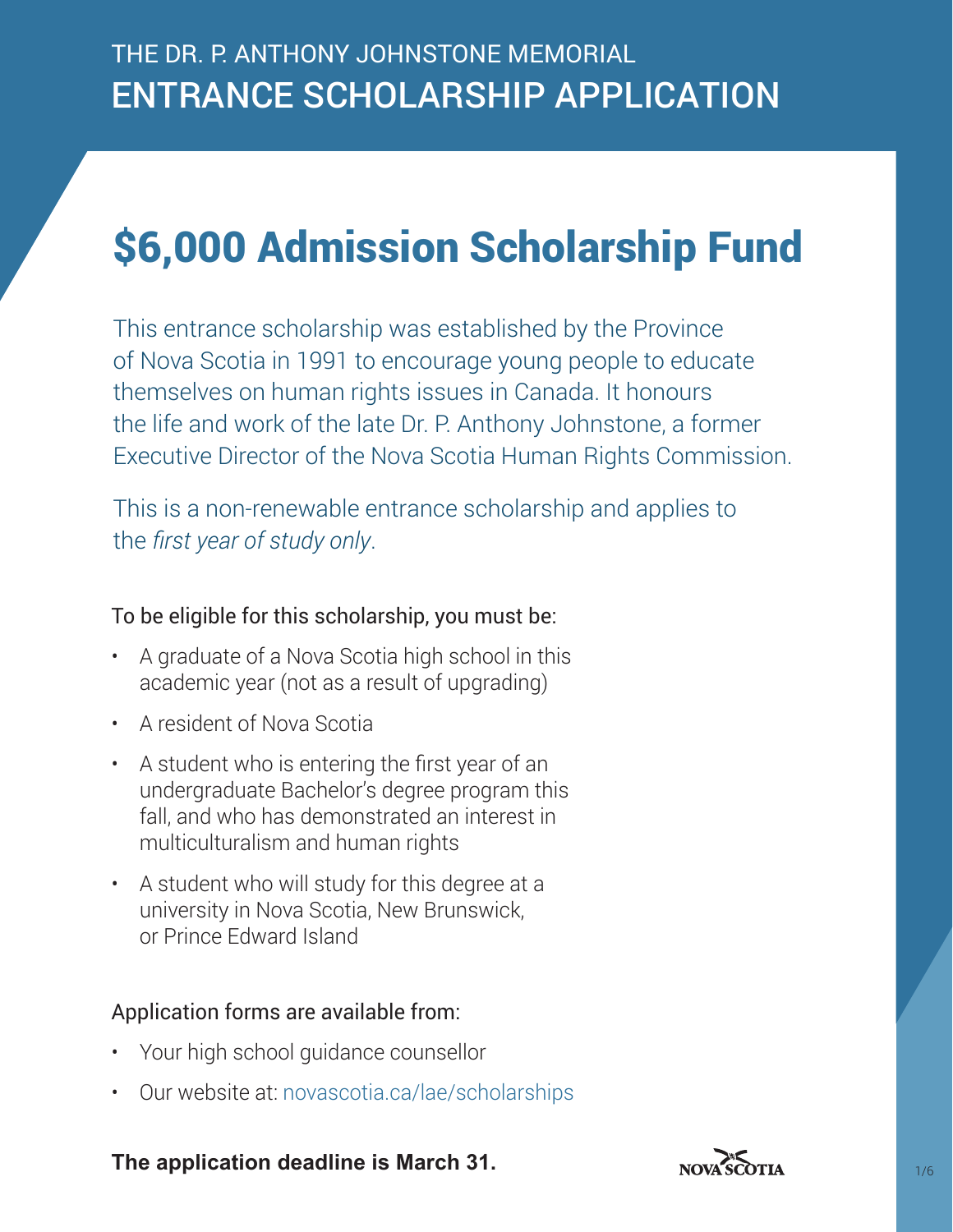## **The Application Process**

To apply, please ensure the following forms are complete.

#### To be completed by the candidate:

- $\Box$  Form 1A: Personal Information
- Form 1B: Candidate's Essay
- **D** Form 1C: Leadership
- $\Box$  Form 1D: Additional Comments (optional)

To be completed and emailed by a high school representative:

Form 2: Academic Report

#### To be completed and emailed by an academic reference:

 $\Box$  Form 3: Evaluation of Candidate's Academics and Potential (Note: do not use same reference for forms 3 and 4)

To be completed and emailed by a non-academic reference:

 $\Box$  Form 4: Evaluation of Candidate's Non-Academic Contribution in a Leadership Role

*Read carefully and follow the instructions on each form. Please note that the scholarship committee is unable to consider applications that are incomplete. It is the candidate's responsibility to ensure that all of the forms have been sent to the scholarship committee.*

#### **Deadline**

The deadline for receipt of this application is March 31 and, to be eligible for the scholarship, complete applications must be received by this date. Applications should be emailed to:

johnstonescholarship@novascotia.ca

For information contact: johnstonescholarship@novascotia.ca

#### **Submission of Forms**

Adobe Acrobat PDF files for the Dr. P. Anthony Johnstone Memorial Entrance Scholarship can be downloaded at [novascotia.ca/lae/scholarships](https://novascotia.ca/lae/scholarships/). The PDF files for this application contain fields that allow for text entry.

#### **Selection Process**

The scholarship committee will select the most deserving candidate from the complete applications received, and will submit that recommendation to the Minister of Labour and Advanced Education. The announcement of the scholarship recipient will be made at the recipient's high school graduation in June.

#### **Reporting**

The scholarship recipient will be required to submit two written reports on how the scholarship has influenced his or her first year at university.

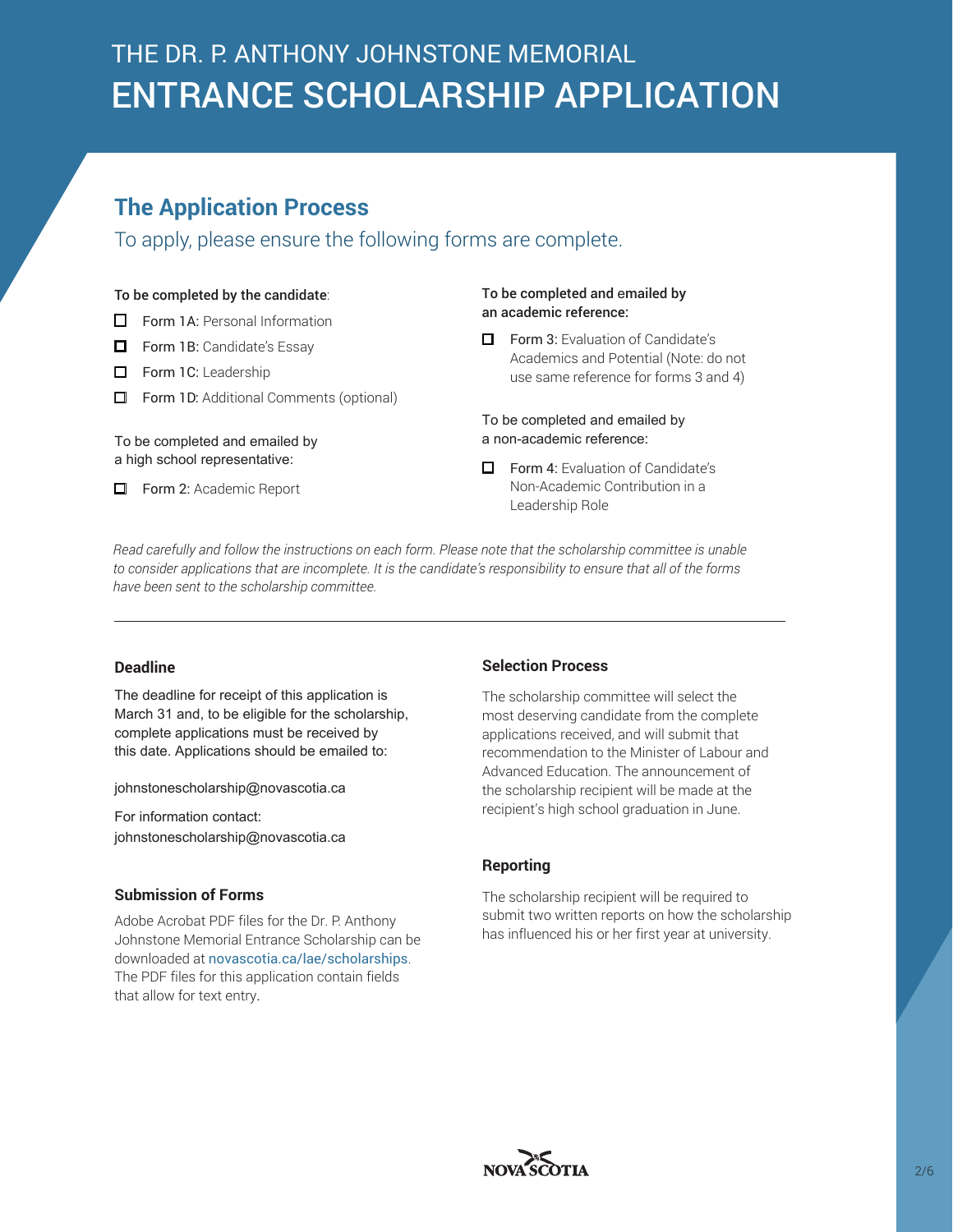### Form 1A: **Personal Information**

Forms 1A–1D are to be completed by candidate. The deadline for the scholarship application is March 31; only complete applications will be considered.

|                                                                                                                   | To which Maritime universities* have you applied, or do you expect to apply for September entrance? |
|-------------------------------------------------------------------------------------------------------------------|-----------------------------------------------------------------------------------------------------|
|                                                                                                                   |                                                                                                     |
|                                                                                                                   |                                                                                                     |
| Which undergraduate degree are you seeking at university, if known?<br>(For example, BA with major in Sociology.) |                                                                                                     |
|                                                                                                                   |                                                                                                     |

*\*Maritime Universities: Universities in New Brunswick, Nova Scotia, or Prince Edward Island which are designated as degree-granting institutions by the Maritime Provinces Higher Education Commission (MPHEC).*

*If you have any questions about which institutions are eligible, please contact the Johnstone Scholarship Administrator (contact information found at novascotia.ca/lae/scholarships).* 

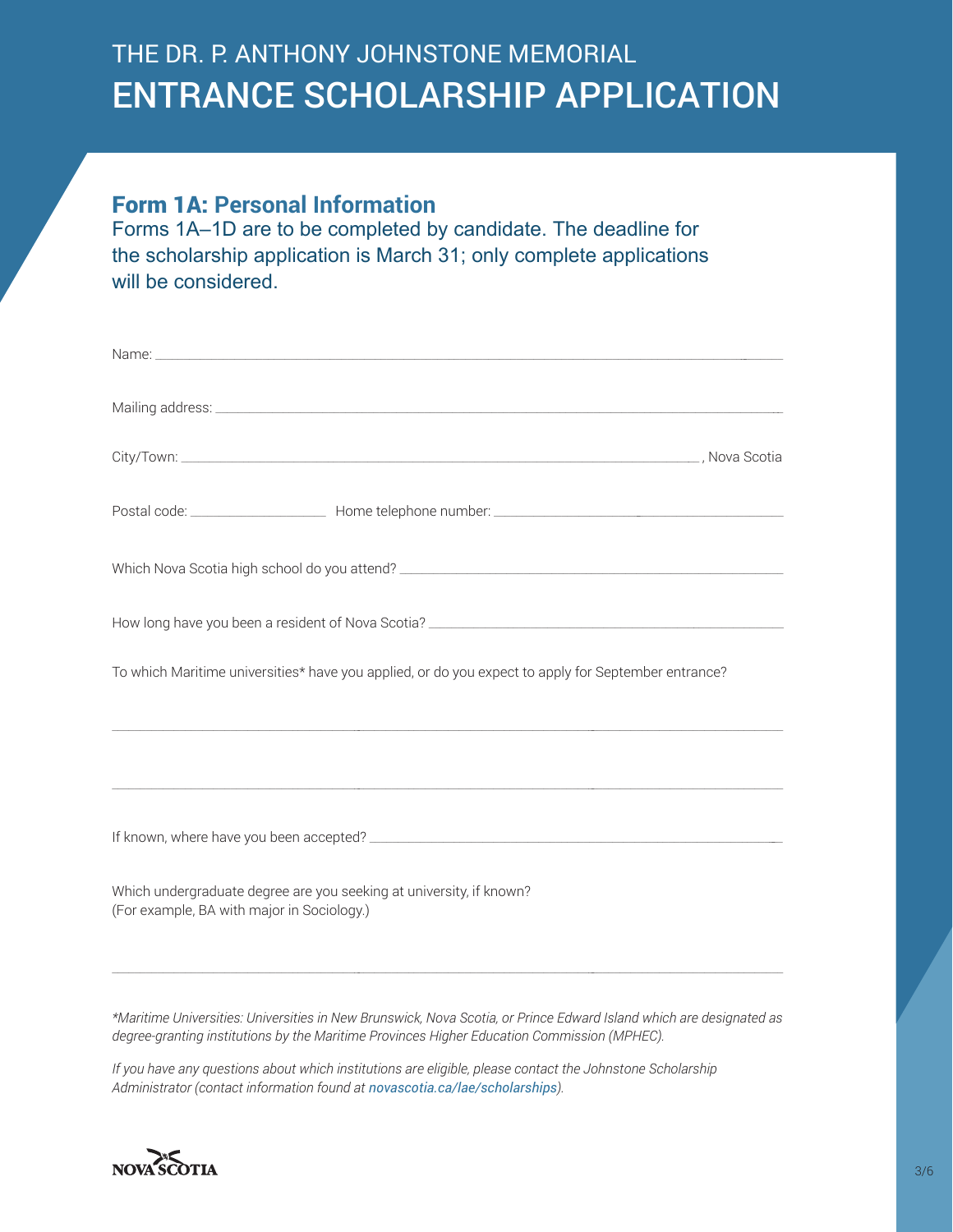### Form 1B: **Candidate's Essay**

Multiculturalism and Human Rights

Name: \_\_\_\_\_\_\_\_\_\_\_\_\_\_\_\_\_\_\_\_\_\_\_\_\_\_\_\_\_\_\_\_\_\_\_\_\_\_\_\_\_\_\_\_\_\_\_\_\_\_\_\_\_\_\_\_\_\_\_\_\_\_\_\_\_\_\_\_\_\_\_\_\_\_\_\_\_\_\_\_\_\_\_\_\_\_\_\_\_\_\_\_\_\_\_\_\_\_\_\_\_\_\_\_\_\_\_\_\_\_\_\_

School: \_\_\_\_\_\_\_\_\_\_\_\_\_\_\_\_\_\_\_\_\_\_\_\_\_\_\_\_\_\_\_\_\_\_\_\_\_\_\_\_\_\_\_\_\_\_\_\_\_\_\_\_\_\_\_\_\_\_\_\_\_\_\_\_\_\_\_\_\_\_\_\_\_\_\_\_\_\_\_\_\_\_\_\_\_\_\_\_\_\_\_\_\_\_\_\_\_\_\_\_\_\_\_\_\_\_\_\_\_\_\_\_

Being mindful of the fact that Canada is a country in which the rights of individuals are protected and cultural diversity is celebrated, what positive solutions could you offer to resolve current human rights issues that confront Canadians? The essay should be approximately 1000 words and may be completed in either of Canada's official languages. If you do not have enough room on this page, please print your essay on a separate page or pages and attach to your application.

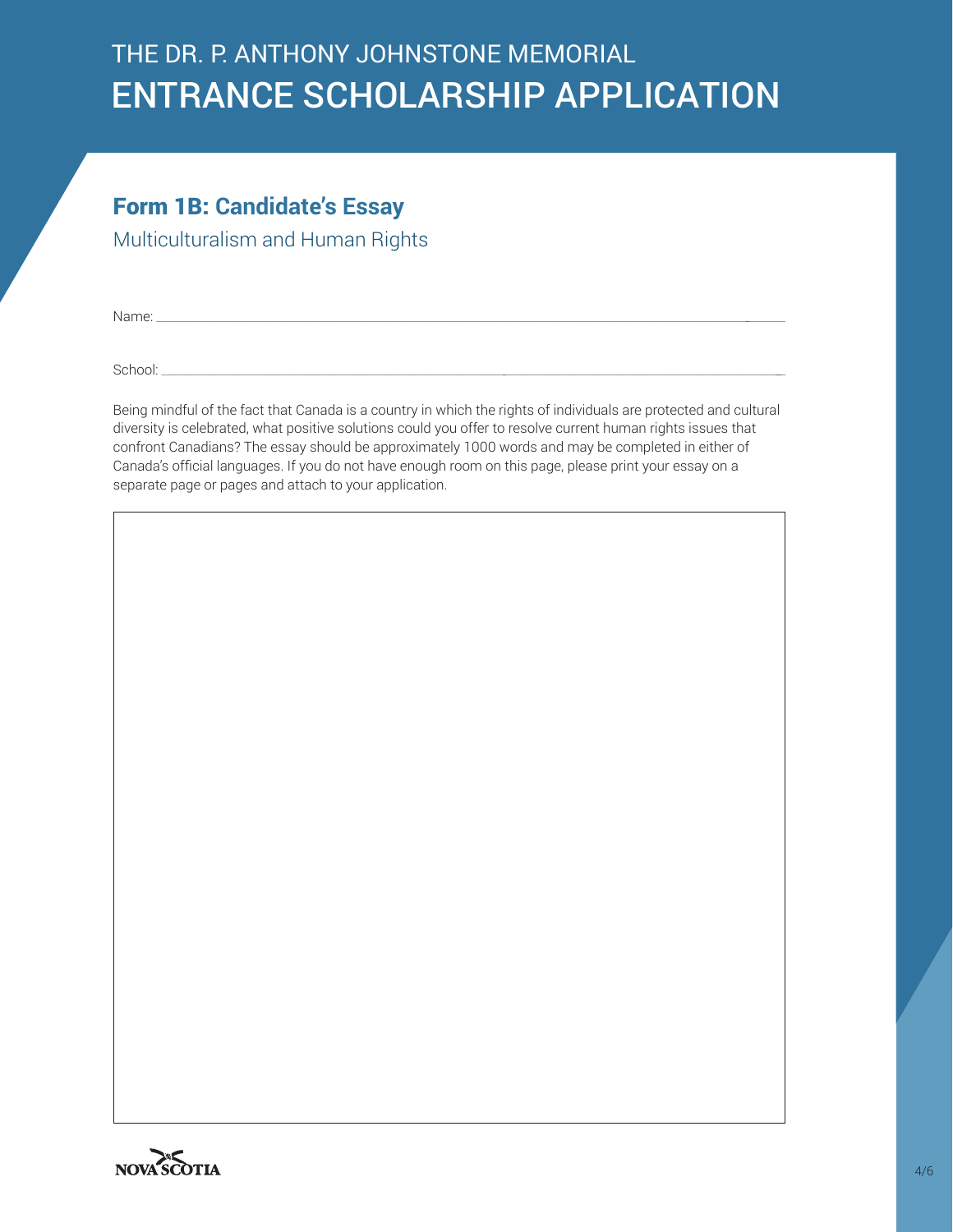## Form 1C: **Leadership**

Leadership Abilities and Contributions to Cultural/Youth Activities

Name: \_\_\_\_\_\_\_\_\_\_\_\_\_\_\_\_\_\_\_\_\_\_\_\_\_\_\_\_\_\_\_\_\_\_\_\_\_\_\_\_\_\_\_\_\_\_\_\_\_\_\_\_\_\_\_\_\_\_\_\_\_\_\_\_\_\_\_\_\_\_\_\_\_\_\_\_\_\_\_\_\_\_\_\_\_\_\_\_\_\_\_\_\_\_\_\_\_\_\_\_\_\_\_\_\_\_\_\_\_\_\_\_

School: \_\_\_\_\_\_\_\_\_\_\_\_\_\_\_\_\_\_\_\_\_\_\_\_\_\_\_\_\_\_\_\_\_\_\_\_\_\_\_\_\_\_\_\_\_\_\_\_\_\_\_\_\_\_\_\_\_\_\_\_\_\_\_\_\_\_\_\_\_\_\_\_\_\_\_\_\_\_\_\_\_\_\_\_\_\_\_\_\_\_\_\_\_\_\_\_\_\_\_\_\_\_\_\_\_\_\_\_\_\_\_\_

Use this table to list activities during your high school years. Briefly describe how they have shown leadership ability.

| Activity | Demonstrated Leadership Ability |
|----------|---------------------------------|
|          |                                 |
|          |                                 |
|          |                                 |
|          |                                 |
|          |                                 |
|          |                                 |
|          |                                 |
|          |                                 |
|          |                                 |
|          |                                 |
|          |                                 |
|          |                                 |
|          |                                 |
|          |                                 |
|          |                                 |
|          |                                 |
|          |                                 |
|          |                                 |
|          |                                 |
|          |                                 |
|          |                                 |